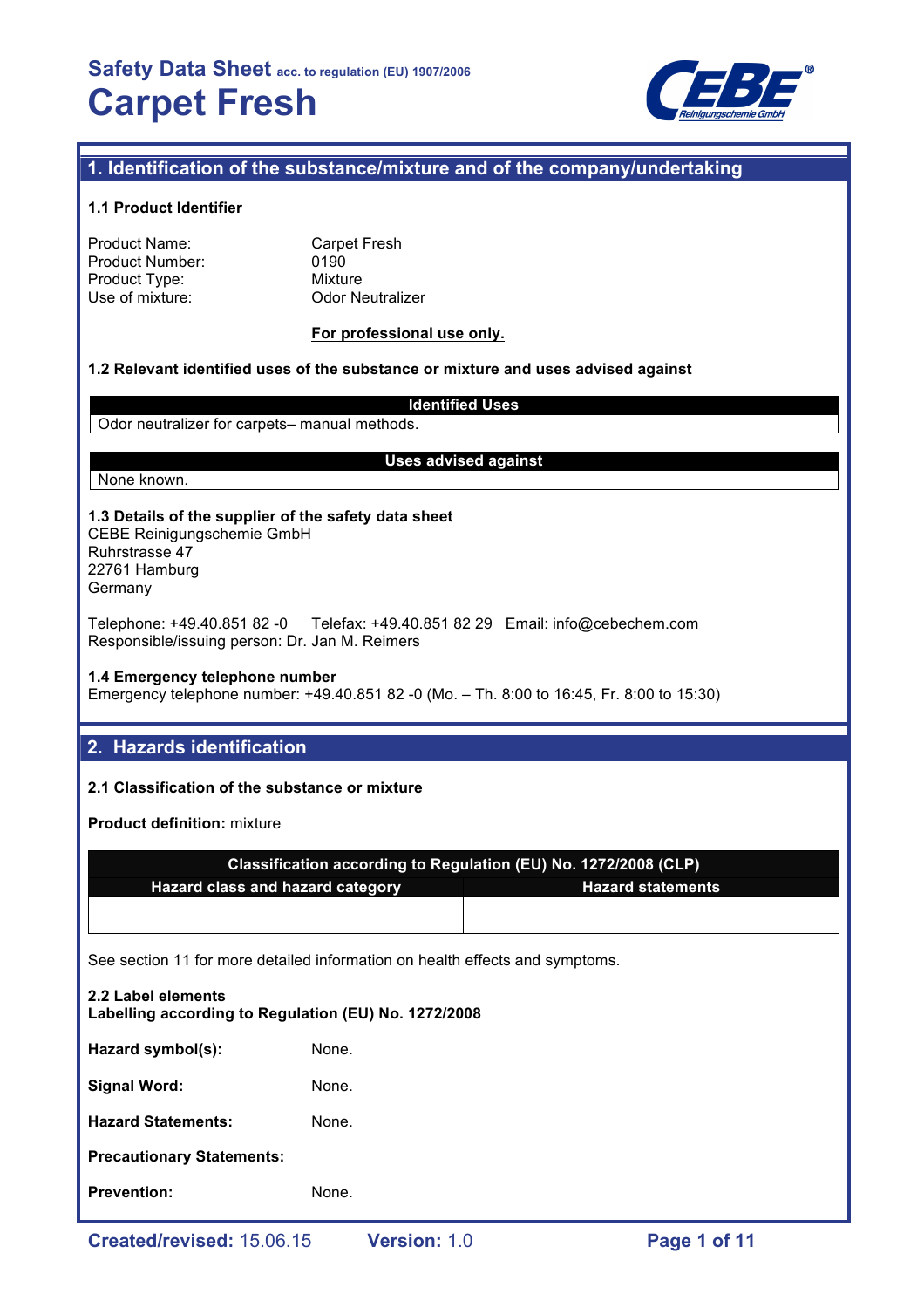

| <b>Reaction:</b> | None. |
|------------------|-------|
| Storage:         | None. |
| Disposal:        | None. |

**Additional labelling elements:** None.

#### **2.3 Other hazards**

**Other hazards that do not lead to a classification:** Not applicable.

## **3. Composition/information on ingredients**

#### **3.2 Mixtures**

| <b>Hazardous</b><br><b>Components</b>                                    | <b>Identifiers</b> | $Wt - %$ | <b>Classifcation</b><br>(EU) 1272/2008 |  |  |
|--------------------------------------------------------------------------|--------------------|----------|----------------------------------------|--|--|
|                                                                          |                    |          |                                        |  |  |
| See section 16 for the full wording of the above mentioned H-statements. |                    |          |                                        |  |  |

At the time of creation of this data sheet no further ingredients were classified as hazardous to health or environment or were contained in concentrations that did not mandate their mention in this section.

## **4. First aid measures**

#### **4.1 Description of first aid measures**

**Eye contact**: Immediately flush eyes with plenty of water, occasionally lifting the upper and lower eyelids. Check for and remove any contact lenses. In case of irritation consult a physician.

**Inhalation**: Remove victim to fresh air and keep at rest in a position comfortable for breathing. Get medical attention if symptoms occur.

**Skin contact:** Flush contaminated skin with plenty of water. Remove contaminated clothing and shoes. Get medical attention if symptoms occur.

**Ingestion:** Rinse mouth with water. Do not induce vomiting unless directed to do so by medical personnel. Get medical attention if symptoms occur.

**Protection of first-aiders:** No action shall be taken involving any personal risk or without suitable training.

#### **4.2 Most important symptoms and effects, both acute and delayed**

#### **Potential acute health effects**

**Eye contact:** No known significant effects or critical hazards. **Inhalation:** No known significant effects or critical hazards. **Skin contact:** No known significant effects or critical hazards. **Ingestion:** No known significant effects or critical hazards.

#### **Signs / symptoms of overexposure**

**Eye contact**: No specific data. **Inhalation**: No specific data.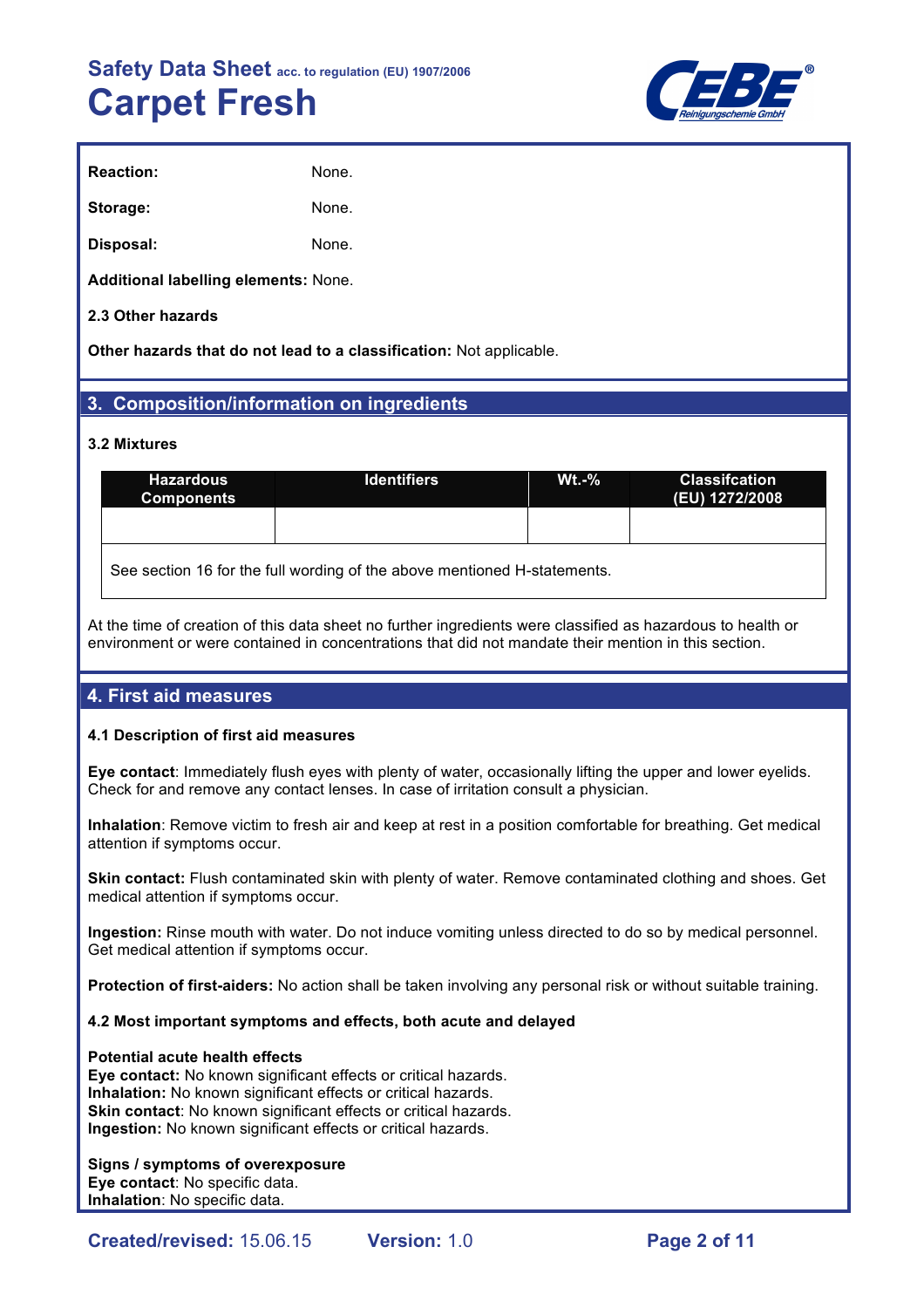

**Skin contact: No specific data. Ingestion:** No specific data.

#### **4.3 Indication of any immediate medical attention and special treatment needed**

**Indications for the physician:** Treat symptomatically. If larger amounts have been swallowed or inhaled consult specialist for poisoning.

**Special treatement:** No special treatment.

# **5. Fire fighting measures**

#### **5.1 Extinguishing media**

**Suitable extinguishing media:** Use an extinguishing agent suitable for the surrounding fire.

**Unsuitable extinguishing media:** None known.

#### **5.2 Special hazards arising from the substance or mixture**

**Hazards from the substance or mixture**: In a fire or if heated, a pressure increase will occur and the container may burst.

**Hazardous combustion products:** Decomposition products may include the following materials: carbon dioxide, carbon monoxide, oxides.

#### **5.3 Advice for firefighters**

**Special precautions for fire- fighters:** In case of fire the scene cordon immediately removing all persons from the danger area. No action shall be taken involving any personal risk or without suitable training. Move containers from fire area if safe to do so. Spray fire-exposed containers with water to cool.

**Special protective equipment for firefighters:** Fire fighters should wear proper protective equipment.

## **6. Accidental release measures**

#### **6.1 Personal precautions, protective equipment and emergency procedures**

**For persons that are not emergency technicians:** No action shall be taken involving any personal risk or without suitable training. Evacuate surrounding areas. Keep unnecessary and unprotected personnel from entering. Do not touch or walk through spilled material. Avoid breathing vapor or mist. Ensure adequate ventilation. In case of insufficient ventilation wear suitable respiratory equipment. Put on appropriate personal protective equipment.

**For first aid personel in case of emergency:** If protective equipment/clothing is needed in case of accidental release, Section 8 should be consulted for appropriate and inappropriate materials. See section 8 for further information on hygiene measures.

#### **6.2 Environmental precautions**

Avoid the proliferation and dispersal of spilled material and contact with soil, waterways, drains and sewers. Inform the relevant authorities if the product has caused environmental pollution (sewers, waterways, soil or air).

#### **6.3 Methods and materials for containment and cleaning up**

**Small amounts:** Dilute with plenty of water. Absorb with an inert material and place in an appropriate waste disposal.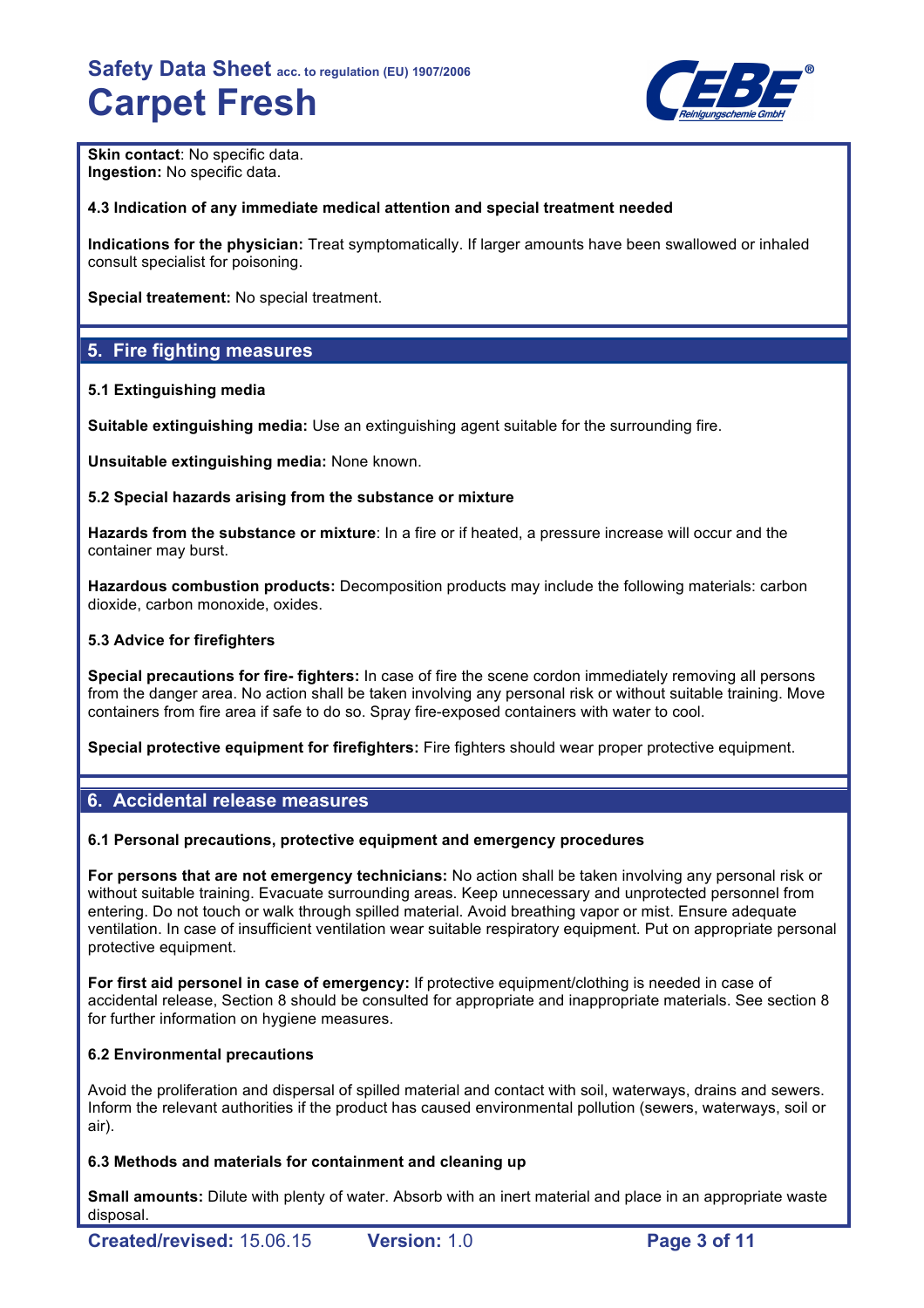

**Large amounts:** avoid entry into sewers, water courses, basements, or confined areas.Collect spilt material using non-flammable absorption agent (eg. sand, earth, vermiculite or diatomaceous earth) and hand it in for disposal according to local regulations in an appropriate container (see section 13).

### **6.4 Reference to other sections**

See Section 1 for emergency contact information. See Section 8 for information on appropriate personal protective equipment. See Section 13 for additional waste treatment information.

# **7. Handling and storage**

The information in this section contains generic advice and guidance. The list of Identified Uses in Section 1 should be consulted for any exposure scenario or when exposure scenarios on the available applicationspecific information.

### **7.1 Precautions for safe handling**

**Protective measures:** Put on appropriate personal protective equipment (see Section 8).

**Advice on general occupational hygiene:** Eating, drinking and smoking should be prohibited in areas where this material is handled, stored and processed. After use or contact with the substance immediately wash hands and face especially before eating, drinking and smoking. Remove contaminated clothing and protective equipment before entering eating areas. See Section 8 for additional information on hygiene measures.

### **7.2 Conditions for safe storage, including any incompatibilities**

Store between the following temperatures: 0 to 40°C (32 to 104°F). Store in accordance with local regulations. Keep only in original container. Protect from direct sunlight. Store in a dry, cool and wellventilated area, away from incompatible materials (see section 10) and do not store with food and drink. Hold container tightly closed and sealed until ready to use. Containers that have been opened must be carefully resealed and kept upright to prevent leakage. Do not store in unlabelled containers. Use appropriate container to avoid environmental contamination.

## **7.3 Specific end use(s)**

**Recommendations:** No information available.

## **8. Exposure controls/personal protection**

The information in this section contains generic advice and guidance. The list of Identified Uses in Section 1 should be consulted for any exposure scenario or when exposure scenarios on the available applicationspecific information.

#### **8.1 Control parameters**

#### **Occupational exposure limit values**

| Name of substance | <b>Exposure limit value</b> |
|-------------------|-----------------------------|
|                   |                             |

#### **Recommended monitoring procedures**

If this product contains ingredients with exposure limits, monitoring procedures are personal, (related to workplace) or biological monitoring may be required to determine the effectiveness of the ventilation or other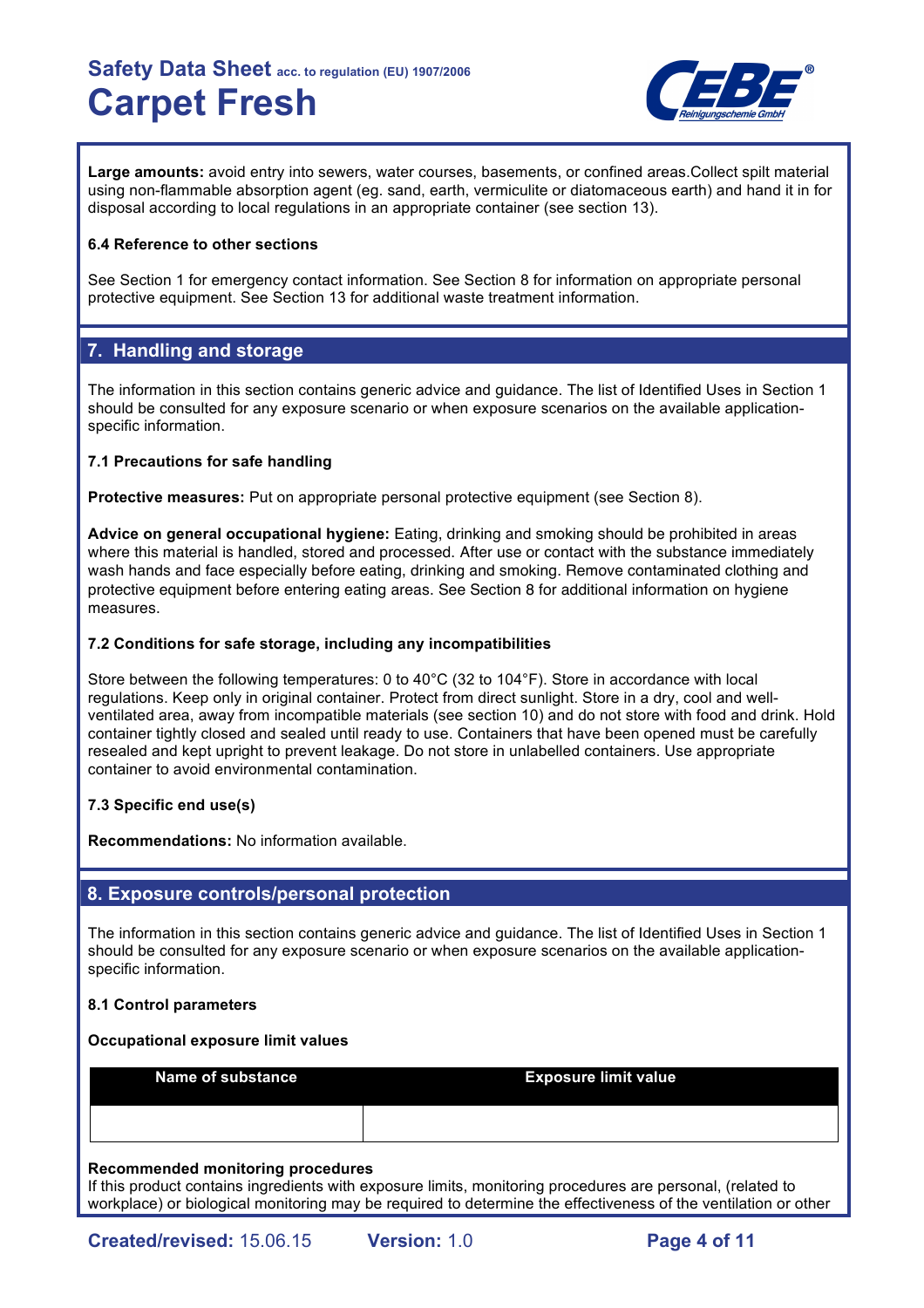

control measures and / or the necessity to use respiratory protective equipment. Reference should be made to European Standard EN 689 for methods for the assessment of exposure by inhalation to chemical agents and national guidance documents for methods for the determination of hazardous substances.

#### **Derived effect concentrations**

No Derived No Effect Levels (DNEL) – values available.

#### **Predicted effect concentrations**

No Predicted No Effect Concentrations (PNEC) available.

#### **8.2 Limitation and monitoring of exposure**

**Appropriate etechnical controls:** Use only with adequate ventilation. Process enclosures, local exhaust ventilation or other engineering controls be used to keep worker exposure to airborne contaminants below any recommended or statutory limits. The engineering controls also need to keep gas, vapor or dust concentrations below any lower explosive limits. Use explosion-proof ventilation equipment.

#### **Personal protective measures**

**Hygiene measures:** After handling chemical products and at the end of the working day as well as before eating, smoking and using the toilet thoroughly wash hands, forearms and face. Select appropriate techniques to remove potentially contaminated clothing. Wash contaminated clothing before reusing. Ensure that eyewash stations and safety showers are close to the work area.

**Eye protection / face protection (EN 166):** No special recommendations.

**Hand protection (EN 374):** No special recommendations.

**Skin protection (EN 14605):** Before handling this product the personal protective equipment should be selected on the basis of the task and the associated risks to be carried out and approved by a specialist.

**Other skin protection:** Appropriate footwear and any additional skin protection measures based on the task being performed and the risks involved and should be approved by a specialist.

**Respiratory protection (EN 143, 14387):** Under normal and intended conditions of product use no respirator is required. If workers are exposed to concentrations above the exposure limit, they must use appropriate, certified respirators.

**Thermal hazards:** Not applicable.

**Delimitation and monitoring of the environmental exposition:** Emissions from ventilation or work process equipment should be checked to ensure they comply with the requirements of environmental protection legislation. In some cases, fume scrubbers, filters or engineering modifications to the process equipment will be necessary to reduce emissions to acceptable levels.

## **9. Physical and chemical properties**

#### **9.1 Information on basic physical and chemical properties**

- **a) Appearance: Form:** liquid **Color:** colorless
- **b) Odor:** pleasant
- **c) Odor threshold:** Not applicable and/or not determined for this mixture
- **d) pH:**  $7.5 \pm 0.5$  at  $20^{\circ}$ C
- **e) Freezing/melting point:** Not applicable and/or not determined for this mixture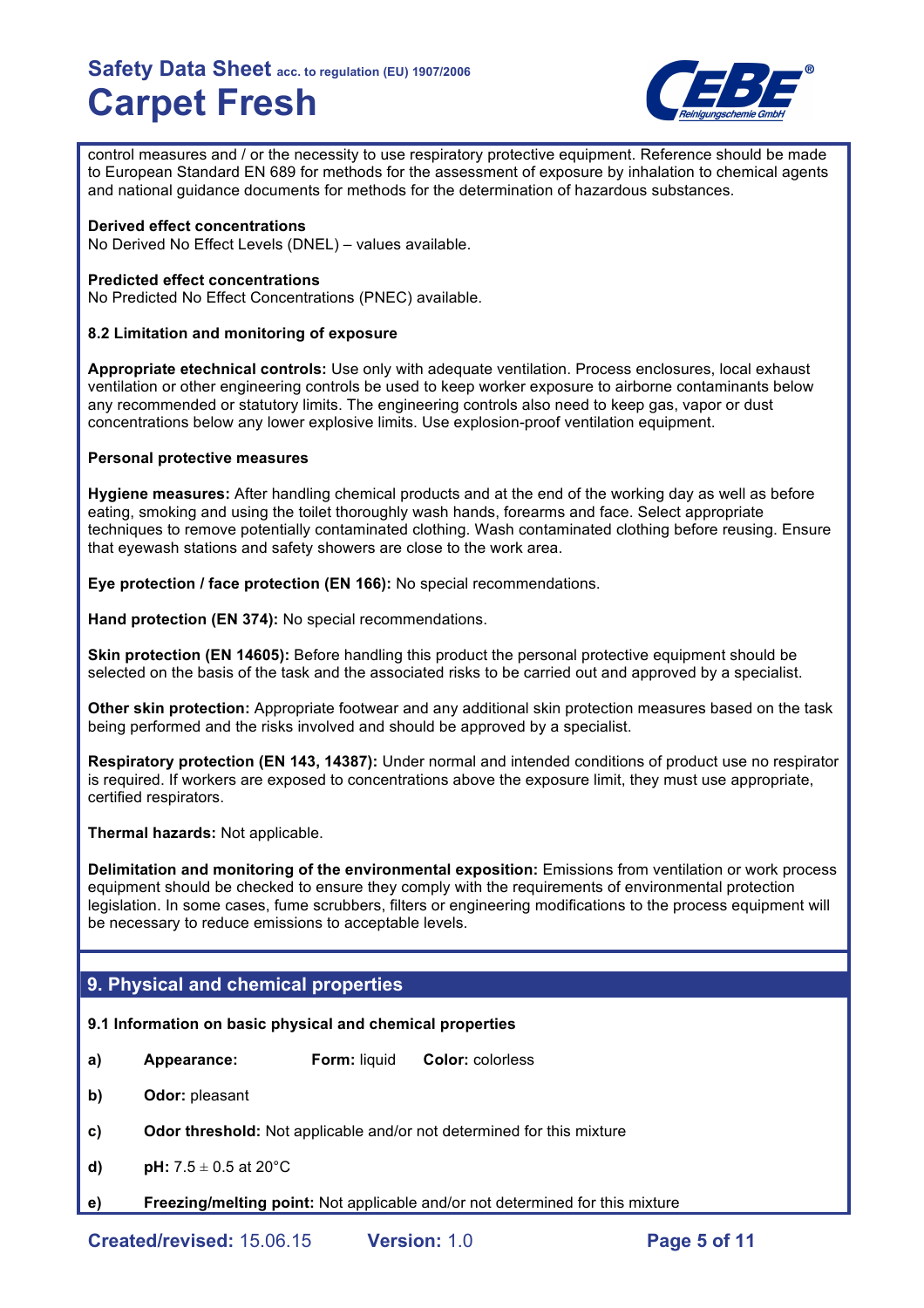

- **f) Boiling point/boiling range:** Not applicable and/or not determined for this mixture
- **g) Flash point:** Not applicable and/or not determined for this mixture
- **h) Evaporation rate:** Not applicable and/or not determined for this mixture
- **i) Flammability (solid, gas):** Not applicable and/or not determined for this mixture
- **j) Upper/lower explosion limit:** Not applicable and/or not determined for this mixture
- **k) Vapor pressure:** Not applicable and/or not determined for this mixture
- **l) Relative vapor density:** Not applicable and/or not determined for this mixture
- **m) Density:** 0.990 1.010 g/cm<sup>3</sup>
- **n) Solubility** easily soluble in the following substances: water
- **o) partition coefficient:** n-octanol/water: Not applicable and/or not determined for this mixture
- **p) Ignition temperature:** Not applicable and/or not determined for this mixture
- **q) Thermal decomposition:** Not applicable and/or not determined for this mixture
- **r) Viscositiy, dynamic:** Not applicable and/or not determined for this mixture
- **s) Explosive properties:** Not applicable and/or not determined for this mixture
- **t) Oxidizing properties:** Not applicable and/or not determined for this mixture

#### **9.2 Other information**

No further information available.

### **10. Stability and reactivity**

#### **10.1 Reactivity**

For this product or its ingredients no specific test data related to reactivity are available.

## **10.2 Chemical stability**

The product is stable.

### **10.3 Possibility of hazardous reactions** Dangerous reactions will not occur under normal storage conditions and under normal use.

#### **10.4 Conditions to avoid** No specific data.

# **10.5 Incompatible materials**

No specific data.

#### **10.6 Hazardous decomposition products**

Under normal conditions of storage and use, hazardous decomposition products should not be produced.

## **11. Toxicological information**

**11.1 Information on toxicological effects**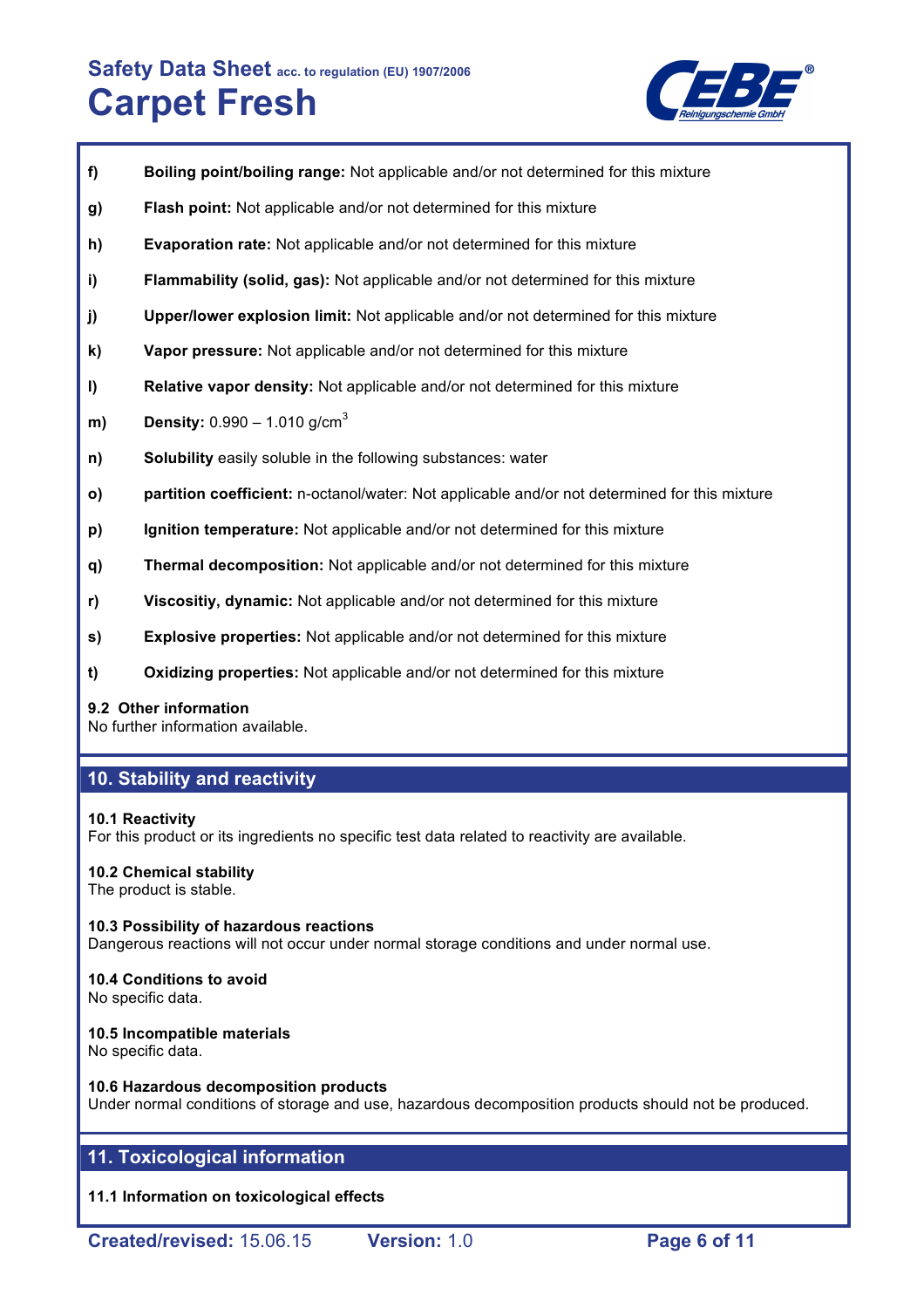

|  |  |  | a) acute toxicity: |
|--|--|--|--------------------|
|--|--|--|--------------------|

| a) acute toxicity:                                                                                                                                                                                                                                                                                          |               |                |               |                   |                    |
|-------------------------------------------------------------------------------------------------------------------------------------------------------------------------------------------------------------------------------------------------------------------------------------------------------------|---------------|----------------|---------------|-------------------|--------------------|
| Name of<br><b>Substance</b>                                                                                                                                                                                                                                                                                 | <b>Result</b> | <b>Species</b> | <b>Dose</b>   |                   | <b>Exposition</b>  |
|                                                                                                                                                                                                                                                                                                             |               |                |               |                   |                    |
| <b>Conclusion/Summary: Not determined for this mixture.</b>                                                                                                                                                                                                                                                 |               |                |               |                   |                    |
| b) Irritation to skin; c) Irritation to eyes; d) Sensitisation                                                                                                                                                                                                                                              |               |                |               |                   |                    |
| Name of<br><b>Substance</b>                                                                                                                                                                                                                                                                                 | <b>Result</b> | <b>Species</b> | <b>Points</b> | <b>Exposition</b> | <b>Observation</b> |
|                                                                                                                                                                                                                                                                                                             |               |                |               |                   |                    |
| Conclusion / Summary: No known significant effects or critical hazards.                                                                                                                                                                                                                                     |               |                |               |                   |                    |
| e) Germ cell mutagenicity:<br>Conclusion / Summary: No known significant effects or critical hazards.                                                                                                                                                                                                       |               |                |               |                   |                    |
| f) carcinogenicity:<br>Conclusion / Summary: No known significant effects or critical hazards.                                                                                                                                                                                                              |               |                |               |                   |                    |
| g) reproductive toxicity:<br>Conclusion / Summary: No known significant effects or critical hazards.                                                                                                                                                                                                        |               |                |               |                   |                    |
| h) specific target organ toxicity single exposure<br>Conclusion / Summary: No known significant effects or critical hazards.                                                                                                                                                                                |               |                |               |                   |                    |
| i) specific target organ toxicity after repeated exposure<br>Conclusion / Summary: No known significant effects or critical hazards.                                                                                                                                                                        |               |                |               |                   |                    |
| j) Aspiration hazard<br>Conclusion / Summary: No known significant effects or critical hazards.                                                                                                                                                                                                             |               |                |               |                   |                    |
| <b>Teratogenicity</b><br>Conclusion / Summary: No known significant effects or critical hazards.<br>Information on the likely routes of exposure: No known significant effects or critical hazards.                                                                                                         |               |                |               |                   |                    |
| <b>Potential acute health effects</b><br>Inhalation: No known significant effects or critical hazards.<br>Ingestion: No known significant effects or critical hazards.<br>Skin contact: No known significant effects or critical hazards.<br>Eye contact: No known significant effects or critical hazards. |               |                |               |                   |                    |

**Symptoms related to the physical, chemical and toxicological characteristics Inhalation:** No specific data. **Ingestion:** No specific data. **Skin contact:** No specific data. **Eye contact:** No specific data.

#### **Delayed and immediate effects and also chronic effects from short and long term exposure**

**Short term exposure**

**Potential immediate effects:** Not determined for the mixture. **Potential delayed effects:** Not determined for the mixture.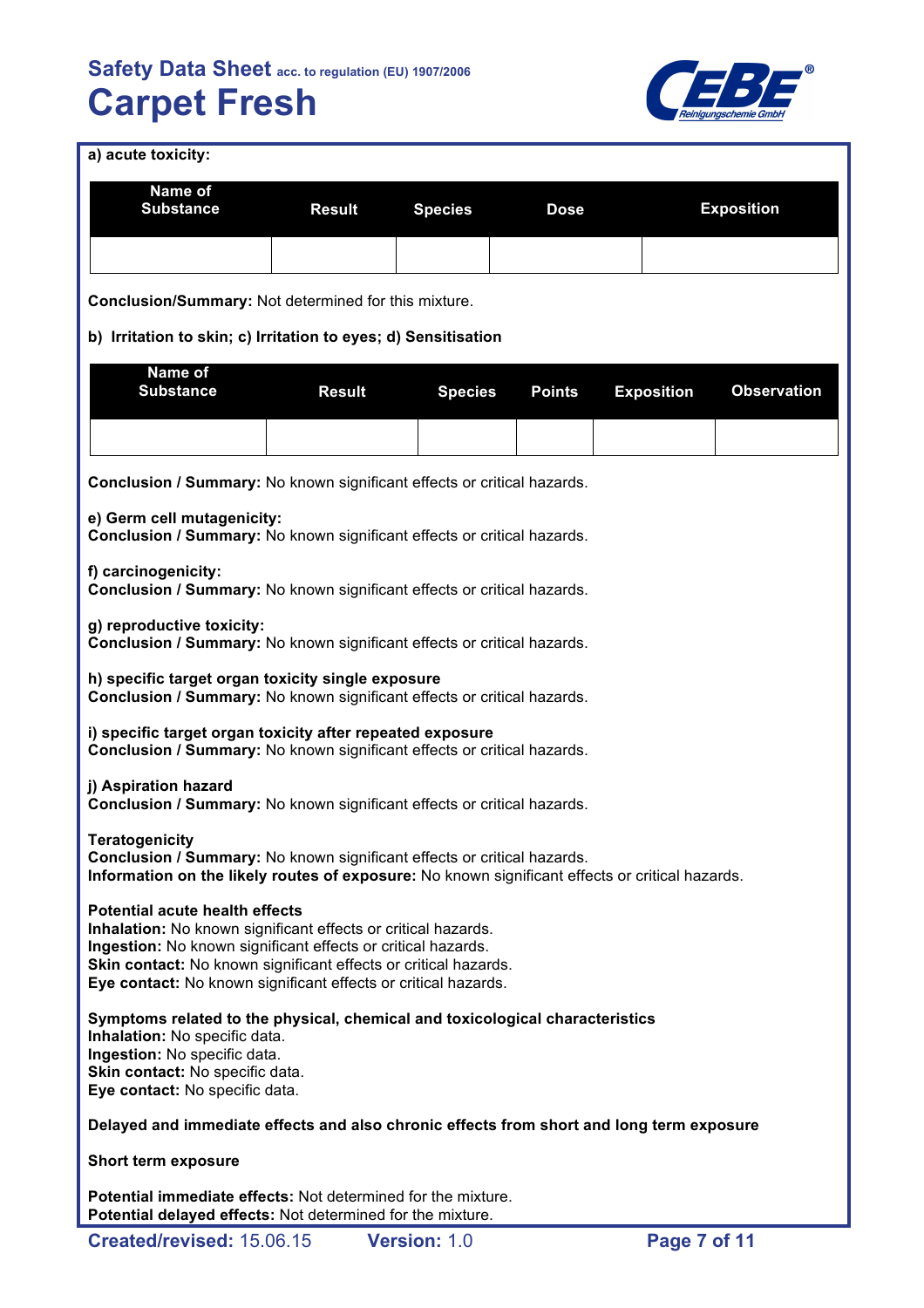

#### **Long-term exposure**

**Potential immediate effects:** Not determined for the mixture. **Potential delayed effects:** Not determined for the mixture.

**Potential chronic health effects**

**Conclusion / Summary:** Not determined for the mixture.

**General:** No known significant effects or critical hazards. **Carcinogenicity:** No known significant effects or critical hazards. **Mutagenicity:** No known significant effects or critical hazards. **Teratogenicity:** No known significant effects or critical hazards. **Developmental effects:** No known significant effects or critical hazards. **Fertility effects:** No known significant effects or critical hazards.

**Other information:** Not determined for the preparation.

## **12. Ecological information**

#### **12.1 Toxicity**

| Name of<br>substance | <b>Result</b> | <b>Species</b> | <b>Exposition</b> |
|----------------------|---------------|----------------|-------------------|
|                      |               |                |                   |

**Conclusion/Summary:** Not determined for this mixture.

#### **12.2 Persistence and degradability**

**Conclusion/Summary:** Not determined for this mixture.

#### **12.3 Bioaccumulative potential**

**Conclusion/Summary:** Not determined for this mixture.

**12.4 Mobility in soil**

**Partition coefficient ground/water (K<sub>OC</sub>):** Not determined for this mixture. **Mobility:** Not determined for this mixture.

# **12.5 Results of PBT and vPvB assessment**

**PBT:** not applicable **vPvB:** not applicable

#### **12.6 Other adverse effects**

No special effects or hazards known.

### **13. Disposal considerations**

The information in this section contains generic advice and guidance. The list of Identified Uses in Section 1 should be consulted for any exposure scenario or when exposure scenarios on the available applicationspecific information.

Waste disposal according to EC Directives on waste and hazardous waste. Waste codes should be assigned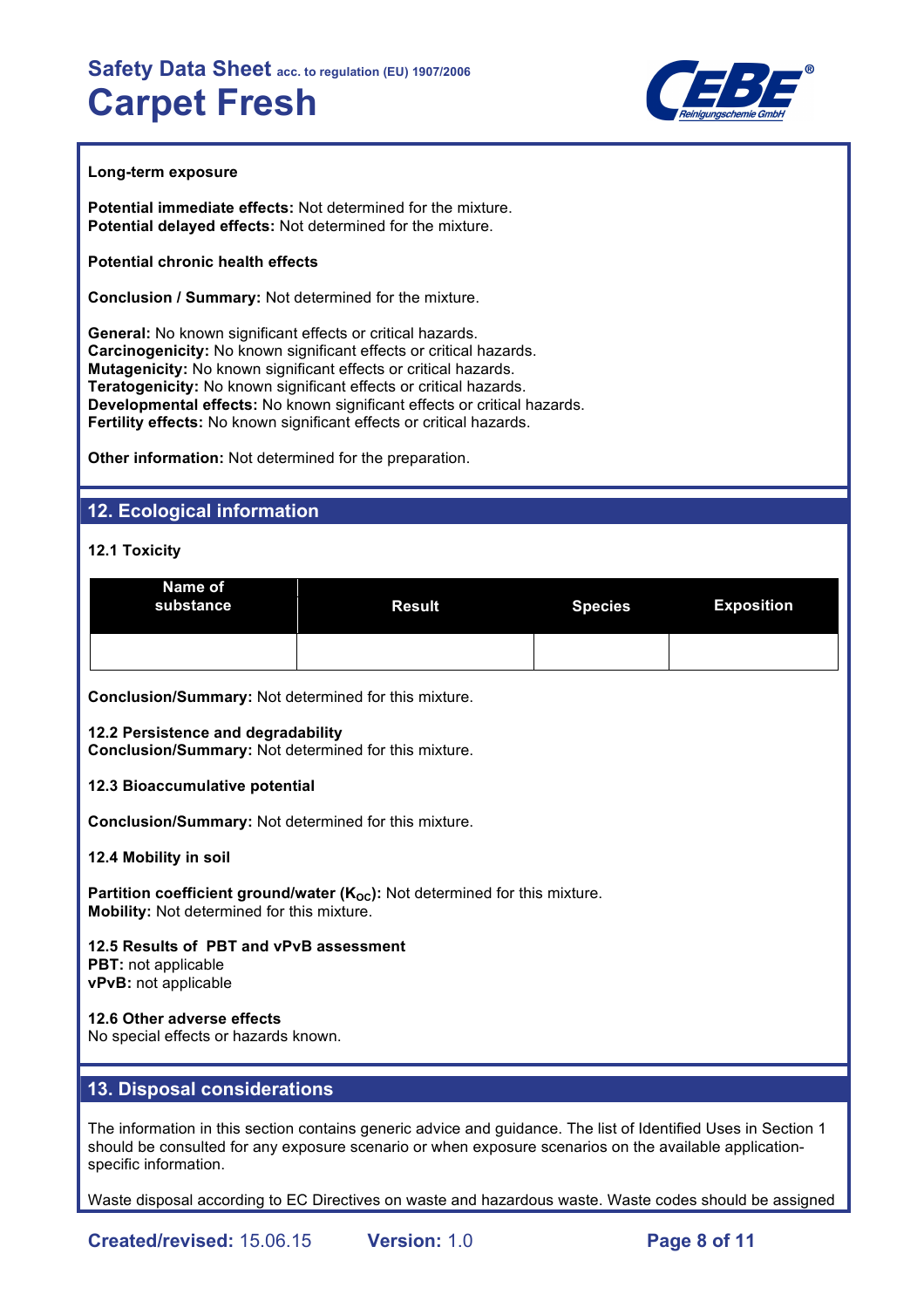

by the user, preferably in collaboration with the waste disposal authorities.

#### **13.1 Waste treatment methods**

#### **Product**

**Methods of disposal:** The generation of waste should be avoided or minimized wherever possible. Empty containers or liners may retain some product residues. Material and its container must be disposed of in a safe way. Significant quantities of waste product residue should not be disposed of via the foul sewer but processed in a suitable effluent treatment plant. Dispose of surplus and non-recyclable products via a licensed waste disposal contractor. Disposal of this product, solutions and any by-products should at all times comply with the environmental protection requirements and waste disposal legislation and the requirements of local authorities. Avoid the proliferation and dispersal of spilled material and contact with soil, waterways, drains and sewers.

**Hazardous waste:** According to the information available to the supplier at the time of creation/editing of this safety data sheet this product is not regulated as hazardous waste in the sense of EU regulation 2008/98/EC.

#### **Packaging**

**Methods of disposal:** The generation of waste should be avoided or minimized wherever possible. Waste packaging should be recycled.

**Special precautions:** This material and its container must be disposed of in a safe way. Empty containers or liners may retain some product residues. Avoid the proliferation and dispersal of spilled material and contact with soil, waterways, drains and sewers.

## **14. Transport information**

|                                          | <b>ADR/RID</b>               | <b>ADR/ADNR</b>          | <b>IMDG</b>    | <b>IATA</b>    |
|------------------------------------------|------------------------------|--------------------------|----------------|----------------|
| 14.1 UN Number                           | Not regulated.               | Not regulated.           | Not regulated. | Not regulated. |
| 14.2 UN proper<br>shipping name          | $\qquad \qquad \blacksquare$ |                          |                |                |
| 14.3 Transport<br>hazard class(es)       | ۰                            | $\overline{\phantom{0}}$ |                |                |
| 14.4 Packing<br>group                    |                              |                          |                |                |
| 14.5<br><b>Environmental</b><br>hazards  | No.                          | No.                      | No.            | No.            |
| 14.6 Special<br>precautions for<br>iuser | None.                        | None.                    | None.          | None.          |

**14.7 Transport in bulk according to Annex II of MARPOL 73/78 and the IBC Code** Not applicable.

**Multiplier according to ADR / RID 1.1.6.3:** Not applicable.

**Tunnel restriction code:** Not applicable.

#### **15. Regulatory information**

**15.1 Safety, health, and environmental regulations/legislation specific for the substance/mixture**

**EC-Regulation Nr. 1907/2006 (REACh)**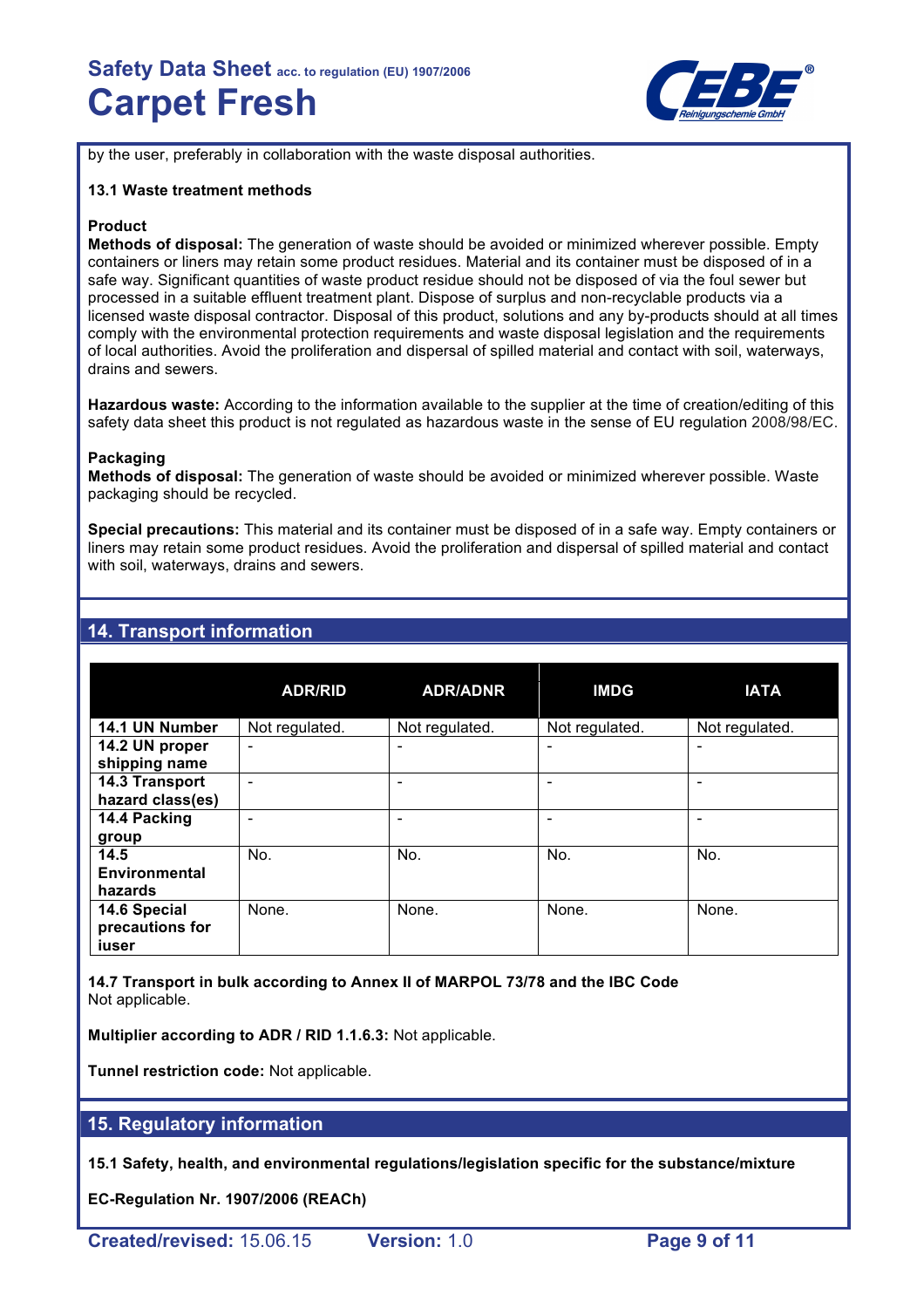

**Appendix XIV - Index of substances that require permission Substances causing special concern:** None of the ingredients is listed.

**Appendix XVII – Restriction of the production, the distribution, and the use of specific hazardous substances, mixtures, ans products:** Not applicable.

#### **Other EU-Regulations Contents according to 648/2004 EC:** Perfume.

**15.2 Chemical safety assessment**

This product contains substances that still require substance assessments.

## **16. Other information**

 $\triangleright$  Marks the information that was changed since the last version.

#### **Abbreviations and acronyms:**

ADN/ADNR = European agreement for the international transport of hazardous materials on inland waterways ADR = European agreement for the international transport of hazardous materials on roads ATE = Estimation acute toxicity BCF = Bio concentration factor CLP = Regulation concerning the classification, labeling, and packaging Verordnung über die Einstufung, Kennzeichnung und Verpackung [Regulation (EC) No. 1272/2008] CAS = Chemical Abstracts Services Number DNEL = Derived Non-Effect Level DPD = Mixture regulation [1999/45/EG] EC = Europaean Commission EG = EG-Nummer EUH-Satz = CLP-specific hazard phrase IATA = International Aviation Transport Association IBC = Intermediate Bulk Container IMDG = International Maritime Dangerous Goods Code LogPow = Logarithm base-10 of the n-octanol:water pertition coefficient MARPOL 73/78 = International agreement from 1973 for the prevention of marine pollution caused by ships in the version of the protocol from 1978. ("Marpol" = marine pollution) MAK = maximum workplace concentration PBT = Persistent, bioacuumulating, and toxic PNEC = Predicted No-Effect Concentration REACH = Regultion concerning the Registration, Evauation, Approval and Restriction of Chemical Substances [Regulation (EC) No. 1907/2006] RID = Regulation for the transport of hazardous goods by railway REACH # = REACH Registration number vPvB = very persistent and very bioaccumulating **Full text of abbreviated H statements:** None. **Full text of classifications [CLP / GHS]** None. **Manufacturer of protective gloves:**

KCL GmbH Industriepark Rhön